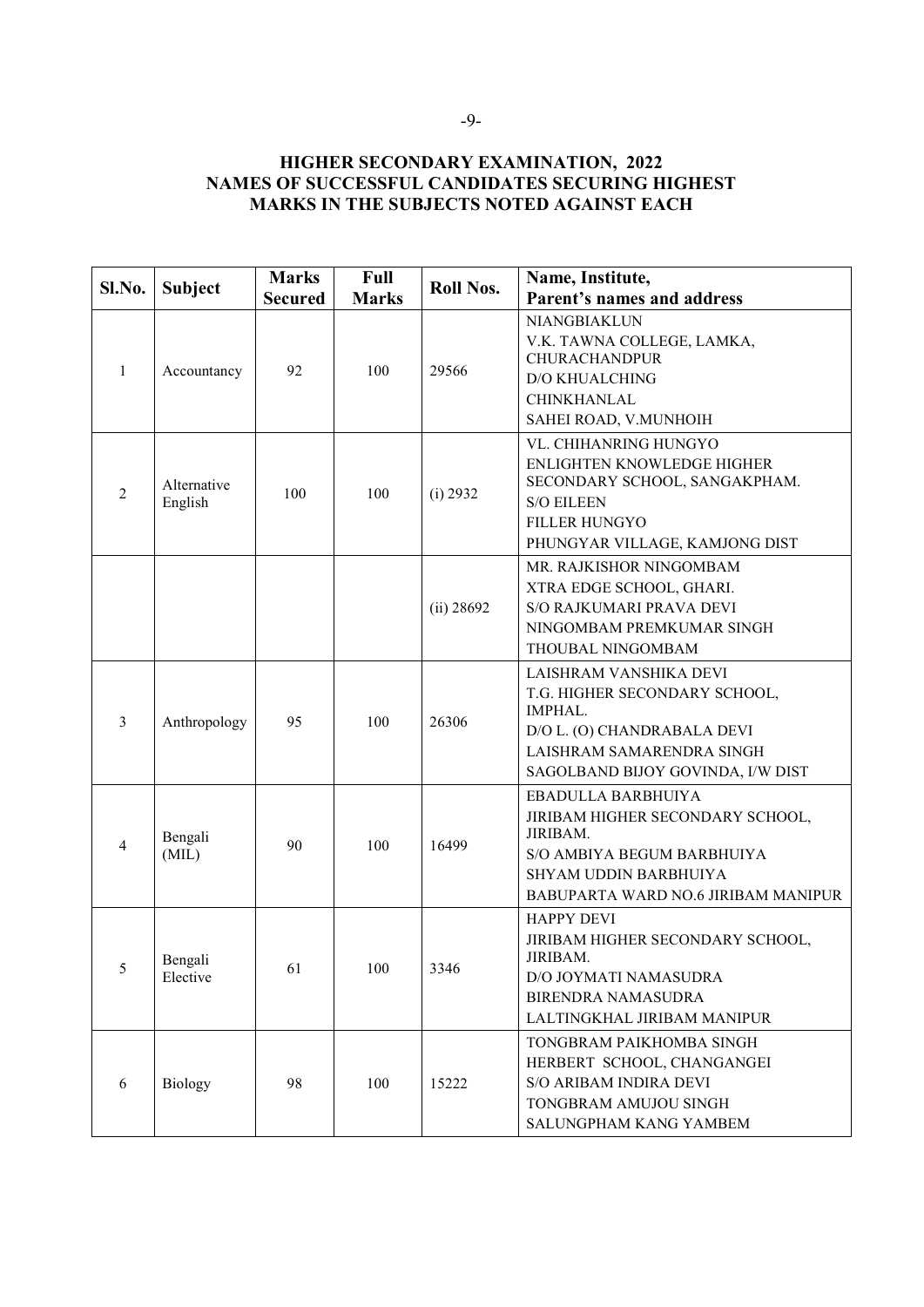| 7  | <b>Business</b><br><b>Studies</b> | 100 | 100 | 29429         | LAISHRAM BIRBAL SINGH<br>SDJM HIGHER SECONDARY SCHOOL, PAONA<br>BAZAR<br>S/O NONGTHOMBAM SUMILA DEVI<br>LAISHRAM NABACHANDRA SINGH<br>LUKER MANING LEIKAI, LANJING, PATSOI,<br><b>IMPHAL WEST</b> |
|----|-----------------------------------|-----|-----|---------------|---------------------------------------------------------------------------------------------------------------------------------------------------------------------------------------------------|
| 8  | Chemistry                         | 97  | 100 | 14967         | WAIROKPAM ANUPRIYA DEVI<br>HERBERT SCHOOL, CHANGANGEI<br>D/O WAIROKPAM ONGBI ANITA DEVI<br>WAIROKPAM CHANDRAKUMAR SINGH<br>THOUBAL BAZAR MAKHA                                                    |
| 9  | Computer<br>Science               | 100 | 100 | (i) 15128     | MOIRANGTHEM SANTOSH SINGH<br>HERBERT SCHOOL, CHANGANGEI<br>S/O M. SHANTIBALA DEVI<br>M. TIKENDRAJIT SINGH<br>NACHOU PANTHONG, WARD NO - 06                                                        |
|    |                                   |     |     | (ii) 16590    | HUININGSHUMBAM DENISH SINGH<br>JOHNSTONE HIGHER SECONDARY SCHOOL,<br>IMPHAL.<br>S/O H. (O) RENUKA DEVI<br>H. DEBKUMAR SINGH<br>URIPOK LAIKHUREMBI LEIKAI, IMPHAL<br>WEST - 795004                 |
|    |                                   |     |     | $(iii)$ 17646 | KAMEI ABRAHAM RONGMEI<br>KANGLASHA SCHOOL, KANGLA<br>SANGOMSHANG<br>S/O THAIMEI KHAMJAILIU RONGMEI<br>KAMEI GAIJANGLUNG RONGMEI<br>SAWOMBUNG KABUI KHUNJAO                                        |
| 10 | Economics                         | 87  | 100 | 2745          | LOUREMBAM KHAMBATON MEITEI<br>ENLIGHTEN KNOWLEDGE HIGHER<br>SECONDARY SCHOOL, SANGAKPHAM.<br>S/O L. (O) TOMBI DEVI<br>L. KUMAR SINGH<br>SANDANGKHONG MAYAI LEIKAI, BPR DIST.                      |
| 11 | Education                         | 90  | 100 | 2277          | <b>GOLMEI GAIHEMMEI</b><br><b>ENLIGHTEN KNOWLEDGE HIGHER</b><br>SECONDARY SCHOOL, SANGAKPHAM.<br>D/O GANGMEI AKASHINI KABUINI<br><b>G. KATAZINPOU</b><br>LANGTHABAL KHOUPUM, I/W                  |
| 12 | Engineering<br>Drawing            | 95  | 100 | 20991         | <b>OINAM MANGAL MEITEI</b><br>MOIRANG MULTIPURPOSE HIGHER<br>SECONDARY SCHOOL, MOIRANG.<br>S/O O. SHYAMA DEVI<br>O. SURESH SINGH<br>THANGALAWAI SABAL LEIKAI                                      |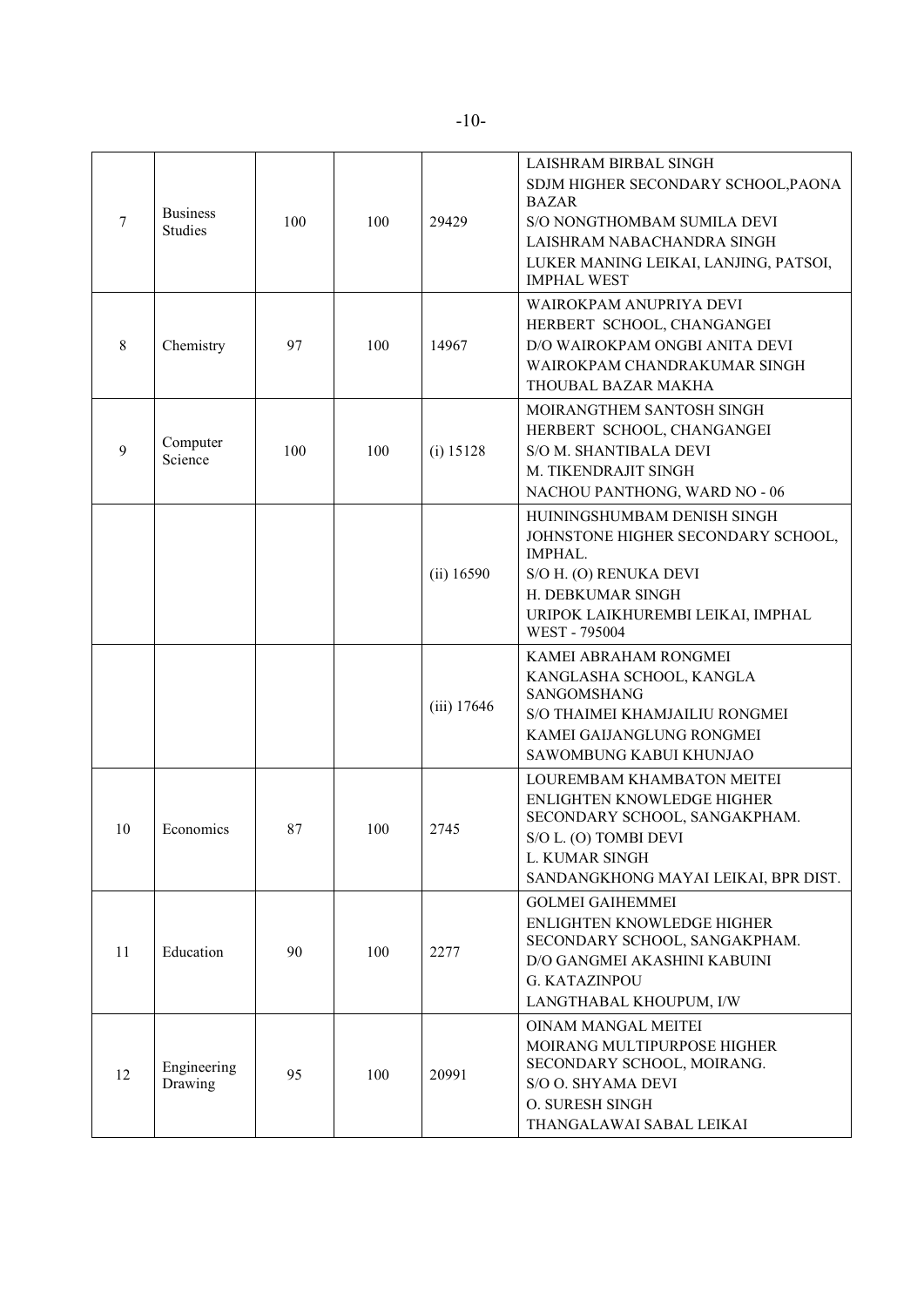| 13 | English             | 100 | 100 | $(i)$ 14870  | NOVEENA KSHETRIMAYUM<br>HERBERT SCHOOL, CHANGANGEI<br><b>D/O SALAM ARADHANA DEVI</b><br>KSHETRIMAYUM SARVODAYACHAND<br>SINGH<br>NONGMEIBUNG AYANGPALLI ROAD,<br><b>IMPHAL EAST</b>                                  |
|----|---------------------|-----|-----|--------------|---------------------------------------------------------------------------------------------------------------------------------------------------------------------------------------------------------------------|
|    |                     |     |     | $(ii)$ 20089 | KSHETRIMAYUM RAJSHREE<br>MILLENNIUM INSTITUTE OF SCIENCES,<br>SAGOLBAND, KWAKEITHEL MAYAIKOIBI.<br>D/O TOURANGBAM SHANTIBALA<br>KSHETRIMAYUM BROJEN SINGH<br>SINGJAMEI WANGMA KSHETRI LEIKAI,<br><b>IMPHAL EAST</b> |
| 14 | English<br>Elective | 82  | 100 | 1249         | <b>SOURAV MAINALI</b><br>DON BOSCO HIGHER SECONDARY SCHOOL,<br>MARAM.<br><b>S/O MAYA MAINALI</b><br><b>DEEPAK MAINALI</b><br>MARAM BAZAR, PO MARAM BAZAR-795015                                                     |
| 15 | Gangte<br>(MIL)     | 98  | 100 | 8034         | MALSAWMDAWNG<br>V.K. TAWNA COLLEGE, LAMKA,<br><b>CHURACHANDPUR</b><br><b>S/O NIENGZAMAN</b><br><b>TONGKHOKAM</b><br>HEADQUATER VENG                                                                                 |
| 16 | Geography           | 96  | 100 | $(i)$ 2230   | ANSURIYA LAISHRAM<br>ENLIGHTEN KNOWLEDGE HIGHER<br>SECONDARY SCHOOL, SANGAKPHAM.<br>D/O L. (O) ANANDI DEVI<br>L. SURANJOY SINGH<br>UTLOU MAMANG LEIKAI, BISHNUPUR                                                   |
|    |                     |     |     | (ii) 2411    | <b>NAOREM JESSICA DEVI</b><br>ENLIGHTEN KNOWLEDGE HIGHER<br>SECONDARY SCHOOL, SANGAKPHAM.<br>D/O NAOREM ARUNI DEVI<br>NAOREM HEMANTA SINGH<br>KAKCHING NINGTHOU LEIKAI, KAKCHING<br><b>DISTRICT</b>                 |
|    |                     |     |     | $(iii)$ 2745 | LOUREMBAM KHAMBATON MEITEI<br>ENLIGHTEN KNOWLEDGE HIGHER<br>SECONDARY SCHOOL, SANGAKPHAM.<br>S/O L. (O) TOMBI DEVI<br>L. KUMAR SINGH<br>SANDANGKHONG MAYAI LEIKAI, BPR DIST.                                        |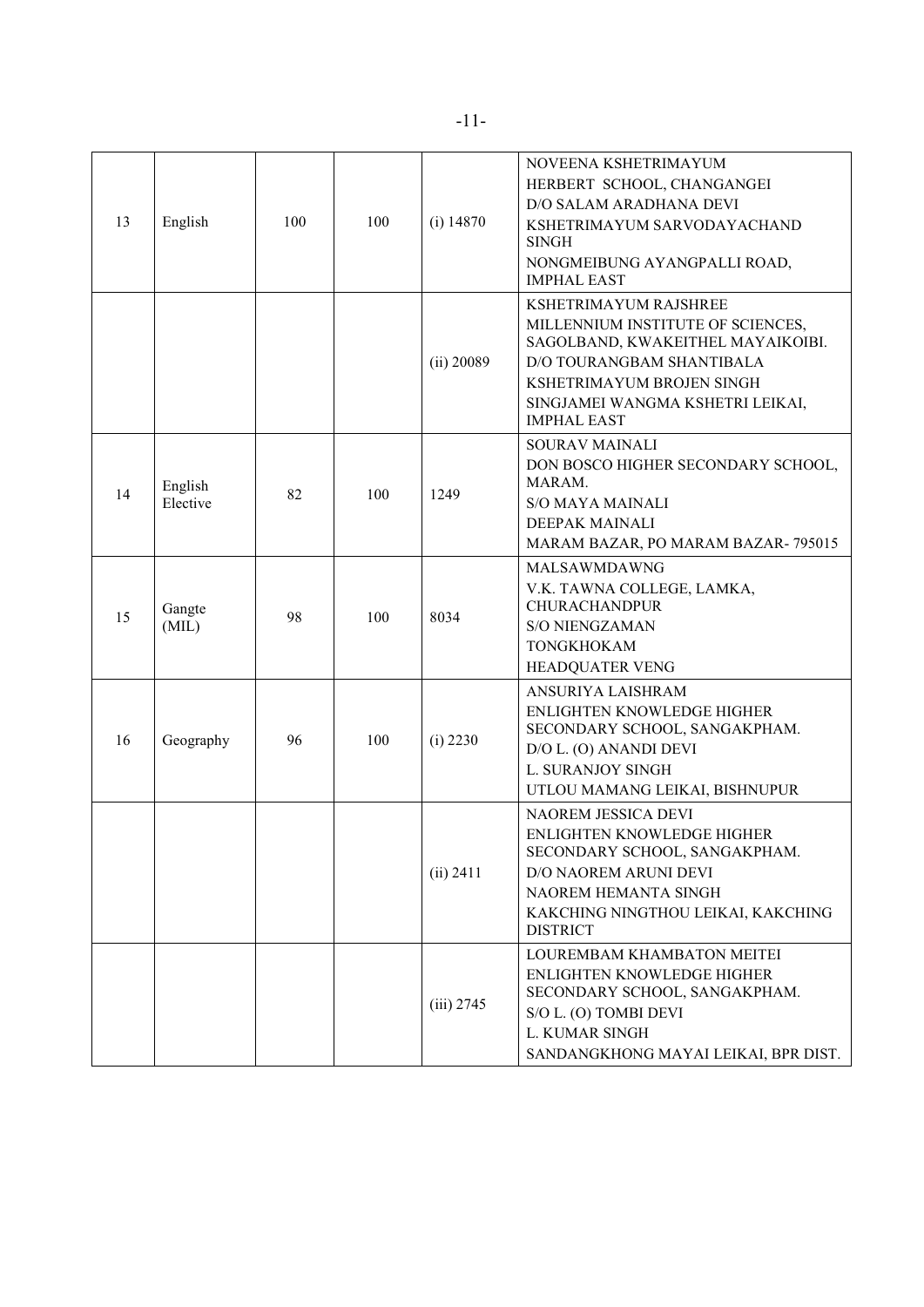|    |                                     |     |     | (iv) 7301     | AHONGSHANGBAM SURJALATA DEVI<br>T.G. HIGHER SECONDARY SCHOOL,<br>IMPHAL.<br>D/O A. (O) LAMARANI DEVI<br>A. RANJAN SINGH<br>KEINOU THONGKHA, BISHNUPUR DIST                                 |
|----|-------------------------------------|-----|-----|---------------|--------------------------------------------------------------------------------------------------------------------------------------------------------------------------------------------|
| 17 | Geology                             | 78  | 100 | 16643         | LAISHRAM SHRINIVASH SINGH<br>JOHNSTONE HIGHER SECONDARY SCHOOL,<br>IMPHAL.<br>S/O L. SOVASHINI DEVI<br>L. RAJEN SINGH<br>KHUNDRAKPAM AWANG LEIKAI, IMPHAL<br>EAST - 795114                 |
| 18 | Health and<br>Physical<br>Education | 100 | 100 | $(i)$ 11598   | AKOIJAM VELENTINA DEVI<br>COMET SCHOOL, CHANGANGEI,<br><b>UCHECKON</b><br>D/O AKOIJAM O KEISAM ROBITA DEVI<br>AKOIJAM NUNGSHITHOI SINGH<br>THOUBAL AWANG LEIKAI                            |
|    |                                     |     |     | (ii) 11612    | <b>ATHOKPAM REEDY</b><br>COMET SCHOOL, CHANGANGEI,<br><b>UCHECKON</b><br>D/O A. NEVA DEVI<br>A. INDRAKUMAR SINGH<br>HAOREIBI MAKHA LEIKAI                                                  |
|    |                                     |     |     | $(iii)$ 11624 | <b>CHETANA LUKRAM</b><br>COMET SCHOOL, CHANGANGEI,<br><b>UCHECKON</b><br>D/O THANGJAM BIMOTA DEVI<br>LUKRAM NANDABABU SINGH<br>NAOREMTHONG KHUMANTHEM LEIKAI                               |
|    |                                     |     |     | $(iv)$ 11653  | HEIKRUJAM NANDIBALA DEVI<br>COMET SCHOOL, CHANGANGEI,<br><b>UCHECKON</b><br>D/O SADOKPAM MADHUBALA DEVI<br>HEIKRUJAM NANDALAL SINGH<br>HEIRANGOITHONG WEST NAORIYA<br>PAKHANG LAKPA LEIKAI |
|    |                                     |     |     | $(v)$ 11815   | RAJSHREE THOKCHOM<br>COMET SCHOOL, CHANGANGEI,<br><b>UCHECKON</b><br>D/O TH. PREMI DEVI<br>TH. GOPESHORE SINGH<br>KEISHAMPAT JAILOR LEIRAK                                                 |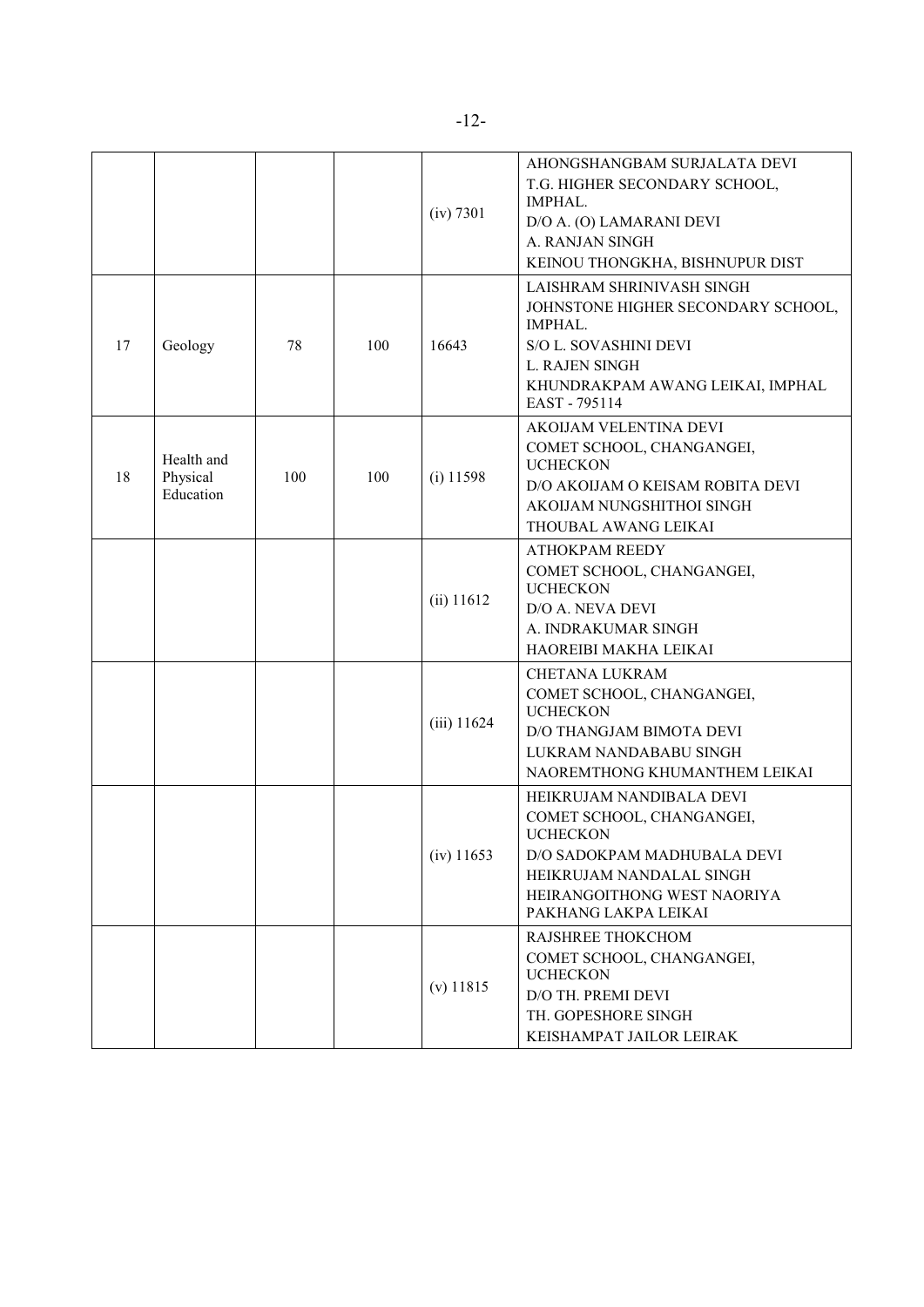|  |  | $(vi)$ 11822   | RINGREI THAMON TARAO<br>COMET SCHOOL, CHANGANGEI,<br><b>UCHECKON</b><br>D/O MATHANGMANAI CHANDIVI TARAO<br>(L) KONTHANG THAMON TARAO<br>LEISHOKCHING VILLAGE         |
|--|--|----------------|----------------------------------------------------------------------------------------------------------------------------------------------------------------------|
|  |  | $(vii)$ 14719  | HIJAM NGANTHOISANA CHANU<br>HERBERT SCHOOL, CHANGANGEI<br>D/O H. (O) ARUNA LEIMA<br>(L) H. PREMCHAND LUWANG<br>YAIRIPOK KHOIROM LAIMANG                              |
|  |  | (viii) 14734   | <b>JOSHITA NONGMAITHEM</b><br>HERBERT SCHOOL, CHANGANGEI<br>D/O NONGMAITHEM (O) PRAVAHINI DEVI<br>NONGMAITHEM SHYAM SINGH<br><b>SEKMAIJIN THONGAM</b>                |
|  |  | $(ix)$ 14750   | KHISTINA IRUNGBAM<br>HERBERT SCHOOL, CHANGANGEI<br>D/O YAMBEM VICTORY DEVI<br>IRUNGBAM IBOCHOUBA SINGH<br>URIPOK BACHASPATI LEIKAI                                   |
|  |  | $(x)$ 14767    | LAISHRAM HARSHITA DEVI<br>HERBERT SCHOOL, CHANGANGEI<br>D/O L(O) AHEIBAM THABA DEVI<br>LAISHRAM ROMAJIT SINGH<br>THANGMEIBAND YUMNAM LEIKAI,<br><b>IMPHAL WEST</b>   |
|  |  | $(xi)$ 14820   | MELSEA THOUNAOJAM<br>HERBERT SCHOOL, CHANGANGEI<br>D/O K SUSHILA DEVI<br>THOUNAOJAM MITRAJIT SINGH<br>KEISHAMTHONG HODAM LEIRAK                                      |
|  |  | $(xii)$ 14823  | MOIRANGTHEM BHAGYASHALI<br>HERBERT SCHOOL, CHANGANGEI<br>D/O KONGKHAM BISHWAYA DEVI<br>MOIRANGTHEM SURANJOI SINGH<br>URIPOK BACHASPATI LEIKAI, IMPHAL<br><b>WEST</b> |
|  |  | $(xiii)$ 14829 | MS. KRIZHIINI PFOTTE<br>HERBERT SCHOOL, CHANGANGEI<br>D/O KH. KAINI<br><b>ATHIKHO NELI</b><br>PUDUNAMEI VILLAGE, PO MAO GATE,<br>SENAPATI, MANIPUR                   |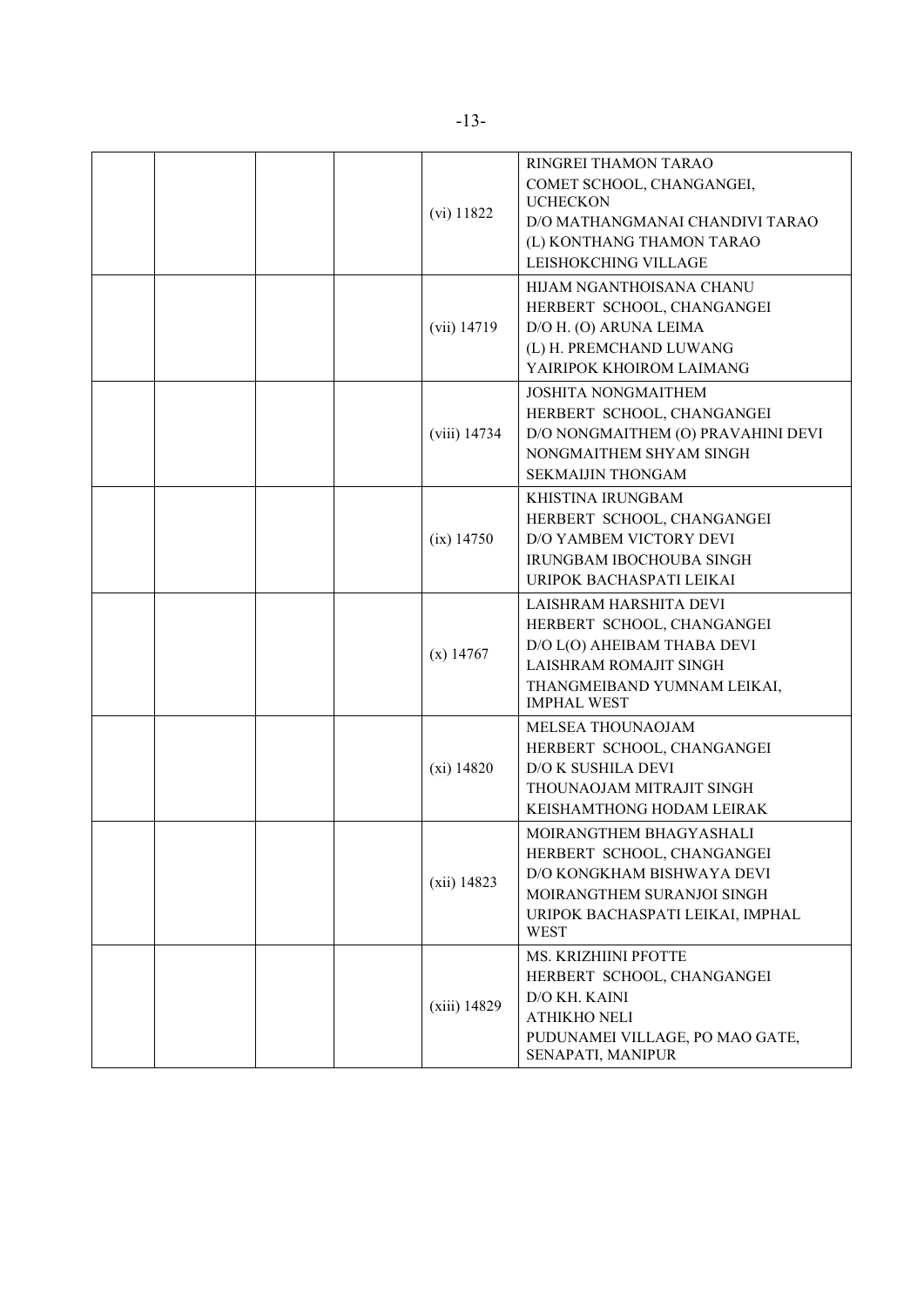|    |             |    |     | (xiv) 14841    | NAOREM SOVINITY DEVI<br>HERBERT SCHOOL, CHANGANGEI<br>D/O NAOREM MEMTOMBI DEVI<br>NAOREM PURNIMA SINGH<br>KAKCHING WAIRI SENAPATI LEIKAI                                                      |
|----|-------------|----|-----|----------------|-----------------------------------------------------------------------------------------------------------------------------------------------------------------------------------------------|
|    |             |    |     | $(xv)$ 14955   | <b>TULSI YAMBEM</b><br>HERBERT SCHOOL, CHANGANGEI<br>D/O LEISHANGTHEM BHANI DEVI<br>YAMBEM KHEDAJIT SINGH<br>CHINGMEIRONG MANING LEIKAI, IMPHAL<br><b>EAST</b>                                |
|    |             |    |     | $(xvi)$ 14967  | WAIROKPAM ANUPRIYA DEVI<br>HERBERT SCHOOL, CHANGANGEI<br>D/O WAIROKPAM ONGBI ANITA DEVI<br>WAIROKPAM CHANDRAKUMAR SINGH<br>THOUBAL BAZAR MAKHA                                                |
|    |             |    |     | $(xvii)$ 15214 | THINGBAIJAM ARCHEMEJIT SINGH<br>HERBERT SCHOOL, CHANGANGEI<br>S/O NONGMAITHEM SANGEETA DEVI<br>THINGBAIJAM DHANACHANDRA SINGH<br>URIPOK TAKHELLAMBAM LEIKAI                                   |
|    |             |    |     | (xviii) 17507  | KHUNDRAKPAM RAJEEV MEITEI<br>KAKCHING KHUNOU COLLEGE, KAKCHING<br>KHUNOU, UMATHEL.<br>S/O KH. (O) MELO LEIMA<br><b>KH.JIBON MEITEI</b><br>KEIRAK MAKHA LEIKAI                                 |
|    |             |    |     | (xix) 20017    | CHINGANGBAM ANJELICA<br>MILLENNIUM INSTITUTE OF SCIENCES,<br>SAGOLBAND, KWAKEITHEL MAYAIKOIBI.<br>D/O AYEKPAM PREMILA DEVI<br>CHINGANGBAM DHANESWOR SINGH<br>LAMSANG LAINGAMKHUL, IMPHAL WEST |
| 19 | Hindi (MIL) | 80 | 100 | 16455          | ARAMBAM RAJLAXMI DEVI<br>JIRIBAM HIGHER SECONDARY SCHOOL,<br>JIRIBAM.<br><b>D/O SUNITI CHANDA</b><br>ARAMBAM BIMOL SINGH<br>KALINAGAR WARD NO.3, JIRIBAM MANIPUR                              |
| 20 | History     | 93 | 100 | 2517           | SHREEYA YUMNAM<br>ENLIGHTEN KNOWLEDGE HIGHER<br>SECONDARY SCHOOL, SANGAKPHAM.<br>D/O NIRODA KONGBRAILATPAM<br>YUMNAM BOBYCHA SINGH<br>YUMNAM LEIKAI LAIREMBI MANING, I/W                      |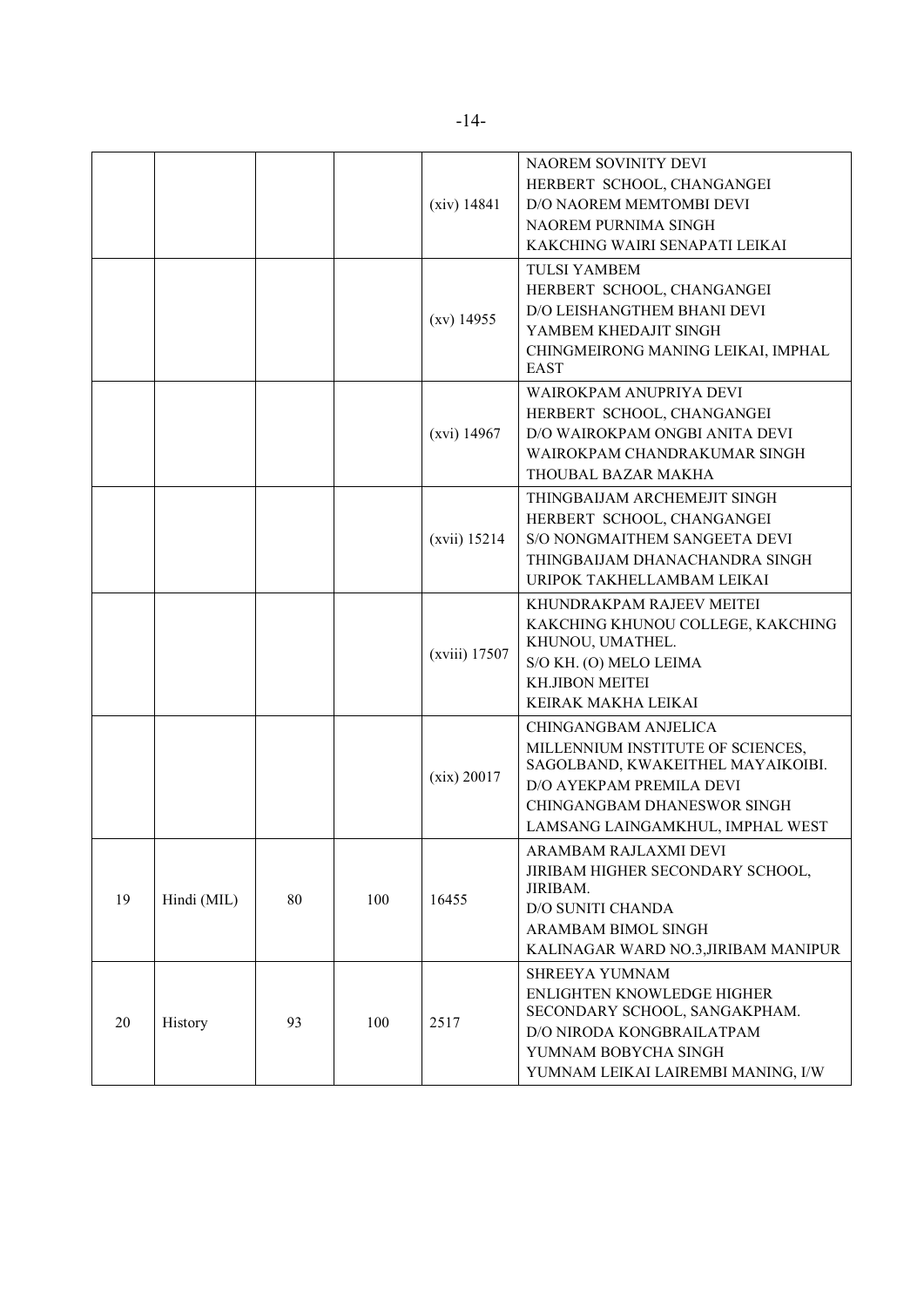| 21 | Hmar (MIL)                                 | 94 | 100 | 6655        | JOSEPH THANCHAMPUI<br>SIELMAT CHRISTIAN HIGHER SECONDARY<br>SCHOOL, CHURACHANDPUR.<br><b>S/O HMINGDITUM</b><br>L. RAMHMINGHLU<br>BETHEL, CHURACHANDPUR   |
|----|--------------------------------------------|----|-----|-------------|----------------------------------------------------------------------------------------------------------------------------------------------------------|
| 22 | Human<br>Ecology and<br>Family<br>Sciences | 97 | 100 | 7420        | LINTHOINGAMBI THONGRAM<br>T.G. HIGHER SECONDARY SCHOOL,<br>IMPHAL.<br>D/O TH. (O) PRAVASHINI DEVI<br>TH. GUNINDRO SINGH<br>TENTHA KHUNOU, THOUBAL DIST   |
| 23 | Kom (MIL)                                  | 80 | 100 | (i) 1511    | TELEN. PENINA KOM<br>DON BOSCO HR. SEC. SCHOOL,<br><b>CHURACHANDPUR</b><br>D/O TELEN. IBEMCHA KOM<br>TELEN. JAMES KOM<br><b>CHIENGKONPANG</b>            |
|    |                                            |    |     | $(ii)$ 4736 | N. KHAMRENGKIP KOM<br>MOIRANG MULTIPURPOSE HIGHER<br>SECONDARY SCHOOL, MOIRANG.<br>D/O N. MANGJANGMEI KOM<br>N. BUMKIPTHANG KOM<br><b>KHONOMPHAI</b>     |
| 24 | Liangmai<br>(MIL)                          | 89 | 100 | 22095       | DONALIU THIUMAI<br>OLIVIA HIGHER SECONDARY SCHOOL,<br><b>KANGLATONGBI</b><br>D/O TAKHOMLIU THIUMAI<br><b>DINBUIBOU THIUMAI</b><br><b>TAMEI</b>           |
| 25 | Manipuri<br>(MIL)                          | 96 | 100 | 11818       | <b>RESHMI NANDEIBAM</b><br>COMET SCHOOL, CHANGANGEI,<br><b>UCHECKON</b><br>D/O RAJKUMARI SANAHANBI DEVI<br>NANDEIBAM RISHINANDA SINGH<br>KHONGMAN ZONE-V |
| 26 | Manipuri<br>Elective                       | 92 | 100 | 7460        | NAOREM BRAINY DEVI<br>T.G. HIGHER SECONDARY SCHOOL,<br>IMPHAL.<br>D/O N. MEMI DEVI<br>N. ROBEL SINGH<br>HEIRANGOITHONG YANGAM LEIRAK, I/W<br><b>DIST</b> |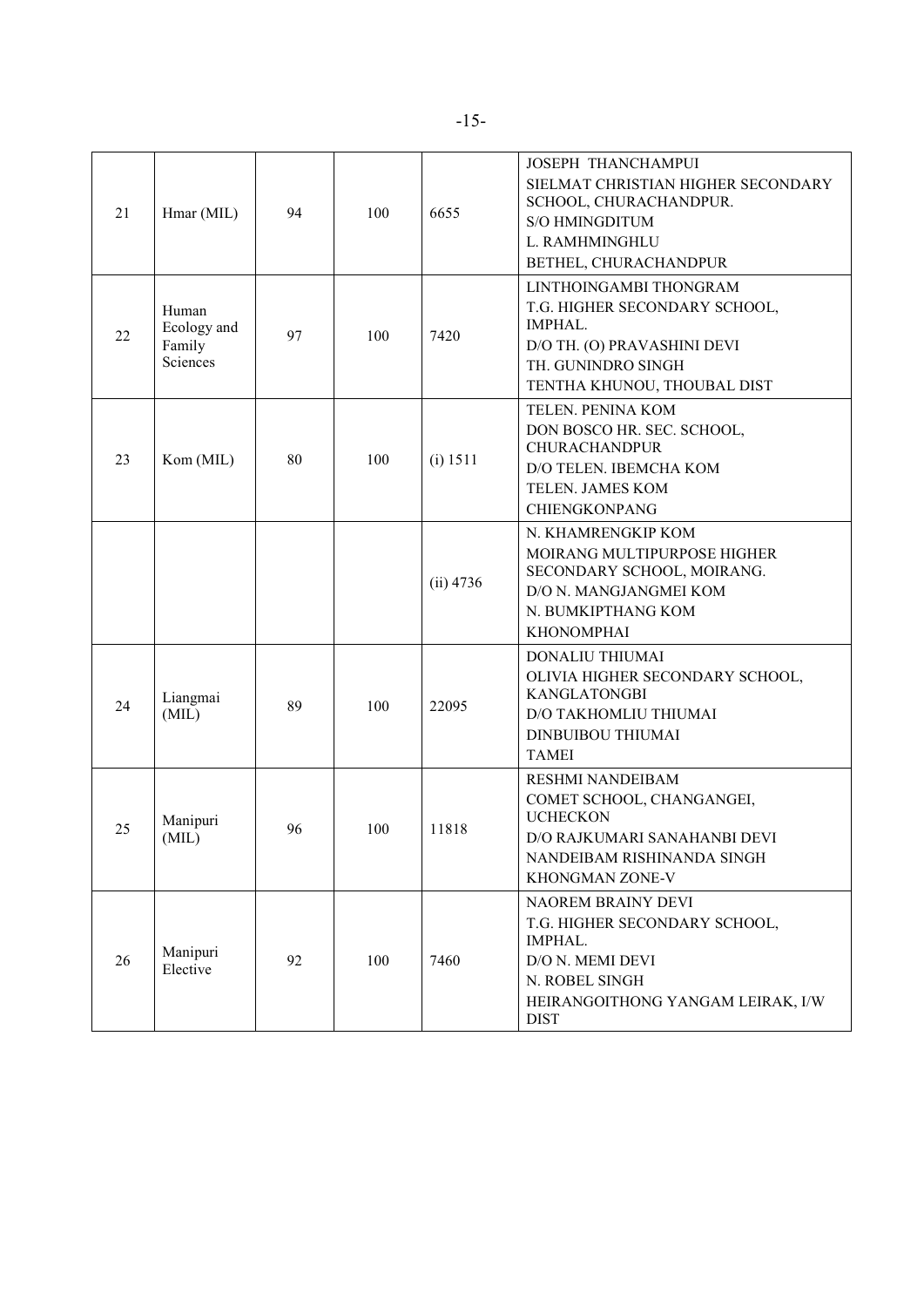| 27 | Mao-La<br>(MIL) | 95  | 100 | 5034      | <b>SAPUNI HRIIVIE</b><br>MT. GIBEON HIGHER SECONDARY SCHOOL,<br><b>TADUBI.</b><br><b>S/O H. MARINAH</b><br>R. SAPUNI<br>LIYAI KHULLEN                              |
|----|-----------------|-----|-----|-----------|--------------------------------------------------------------------------------------------------------------------------------------------------------------------|
| 28 | Mathematics     | 100 | 100 | 28745     | <b>RAHUL NAOREM</b><br>XTRA EDGE SCHOOL, GHARI.<br>S/O ATHOKPAM SHANTIBALA DEVI<br>NAOREM JIBOL SINGH<br>ARAPTI MAYAI LEIKAI                                       |
| 29 | Mizo (MIL)      | 91  | 100 | 8085      | ELIZABETH LALREMMAWII<br>VUNGZAGEN HIGHER SECONDARY<br>SCHOOL, CHURACHANDPUR<br><b>S/O LALNUNSANGI</b><br>LALHMALSAWMA<br>SAIKOT, CCPUR                            |
| 30 | Music           | 93  | 100 | 7592      | WAHENGBAM PRAWINA DEVI<br>T.G. HIGHER SECONDARY SCHOOL,<br>IMPHAL.<br>D/O W. (O) BABY DEVI<br>WAHENGBAM PRAKASH SINGH<br>HIYANGLAM AWANG LEIKAI                    |
| 31 | Nepali (MIL)    | 84  | 100 | 5467      | <b>SABINA DAHAL</b><br>OLIVIA HIGHER SECONDARY SCHOOL,<br><b>KANGLATONGBI</b><br>D/O PURNA MAYA DAHAL<br>SUBASH CHANDRA DAHAL<br>KANGLATONGBI VIJAY NAGAR          |
| 32 | Paite (MIL)     | 95  | 100 | 27036     | <b>VUNGBIAKLUN</b><br>V.K. TAWNA COLLEGE, LAMKA,<br><b>CHURACHANDPUR</b><br><b>D/O NIANGNGAIHCHING</b><br>THANGKHANKAM<br>AMZATHANG ROAD, VENGNUAM SOUTH           |
| 33 | Philosophy      | 68  | 100 | 3510      | MD. MAHATAPBUDDIN<br>JOHNSTONE HIGHER SECONDARY SCHOOL,<br>IMPHAL.<br><b>S/O ZINATUN</b><br><b>MD. ATAP BUDDIN</b><br>KAIRANG AWNG LEIKAI, IMPHAL EAST -<br>795114 |
| 34 | Physics         | 100 | 100 | (i) 15043 | HUIDROM ROHID SINGH<br>HERBERT SCHOOL, CHANGANGEI<br>S/O H(O). SUMILA DEVI<br>H.PREMJIT SINGH<br>ISHOK MAYAI LEIKAI                                                |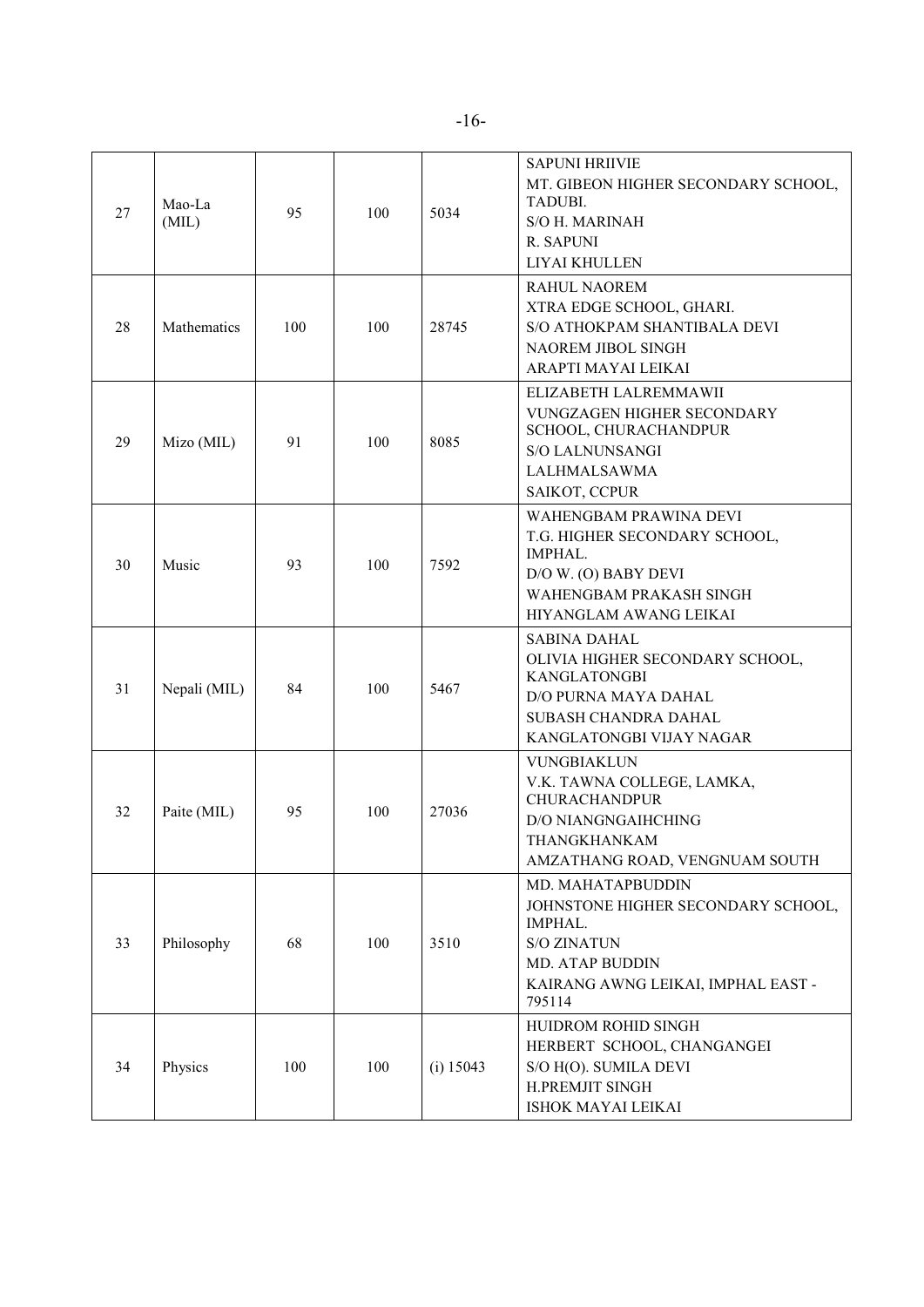|    |                      |    |     | (ii) 20089   | KSHETRIMAYUM RAJSHREE<br>MILLENNIUM INSTITUTE OF SCIENCES,<br>SAGOLBAND, KWAKEITHEL MAYAIKOIBI.<br>D/O TOURANGBAM SHANTIBALA<br>KSHETRIMAYUM BROJEN SINGH<br>SINGJAMEI WANGMA KSHETRI LEIKAI,<br><b>IMPHAL EAST</b> |
|----|----------------------|----|-----|--------------|---------------------------------------------------------------------------------------------------------------------------------------------------------------------------------------------------------------------|
| 35 | Political<br>Science | 92 | 100 | 7375         | KHUMANTHEM HENTHOI CHANU<br>T.G. HIGHER SECONDARY SCHOOL,<br>IMPHAL.<br>D/O KH. (O) RASHILEIBI<br><b>KH. ROMEN</b><br>OINAM SAWOMBUNG, THOUBAL DIST                                                                 |
| 36 | Psychology           | 94 | 100 | 5757         | <b>GINBIAKTHANG</b><br>RAYBURN COLLEGE, CHURACHANDPUR.<br><b>S/O NGAINEIHCHIIN</b><br>ZAMJOYSON<br>CYA ROAD, GOUCHINKHUP VENG                                                                                       |
| 37 | Ruangmei<br>(MIL)    | 94 | 100 | 5369         | <b>CHUNGNIO KHONGSAI</b><br>NUNGBA HR. SEC.SCHOOL, NUNGBA<br><b>D/O THEAMCHA</b><br><b>POUTHANG</b><br><b>MOLPHEI</b>                                                                                               |
| 38 | Sociology            | 98 | 100 | $(i)$ 2397   | MOIRANGTHEM LINTHOI CHANU<br>ENLIGHTEN KNOWLEDGE HIGHER<br>SECONDARY SCHOOL, SANGAKPHAM.<br>D/O MOIRANGTHEM (O) TH. BINA LEIMA<br>MOIRANGTHEM IBOMCHA<br>YAIRIPOK BISHNUNAHA MAYAI LEIKAI                           |
|    |                      |    |     | (ii) 2400    | <b>MONA SOUGAIJAM</b><br>ENLIGHTEN KNOWLEDGE HIGHER<br>SECONDARY SCHOOL, SANGAKPHAM.<br>D/O LAISHRAM SANGITA DEVI<br>SOUGAIJAM GOJEN SINGH<br>YAISKUL, YUMNAM LEIKAI, I/W                                           |
|    |                      |    |     | $(iii)$ 2411 | <b>NAOREM JESSICA DEVI</b><br>ENLIGHTEN KNOWLEDGE HIGHER<br>SECONDARY SCHOOL, SANGAKPHAM.<br>D/O NAOREM ARUNI DEVI<br>NAOREM HEMANTA SINGH<br>KAKCHING NINGTHOU LEIKAI, KAKCHING<br><b>DISTRICT</b>                 |
|    |                      |    |     | (iv) 2473    | <b>RANIYA SOIBAM</b><br>ENLIGHTEN KNOWLEDGE HIGHER<br>SECONDARY SCHOOL, SANGAKPHAM.<br>D/O WAIKHOM PRATIMA DEVI<br>SOIBAM BIRAMANI SINGH<br>ARAPTI AWANG LEIKAI, I/E                                                |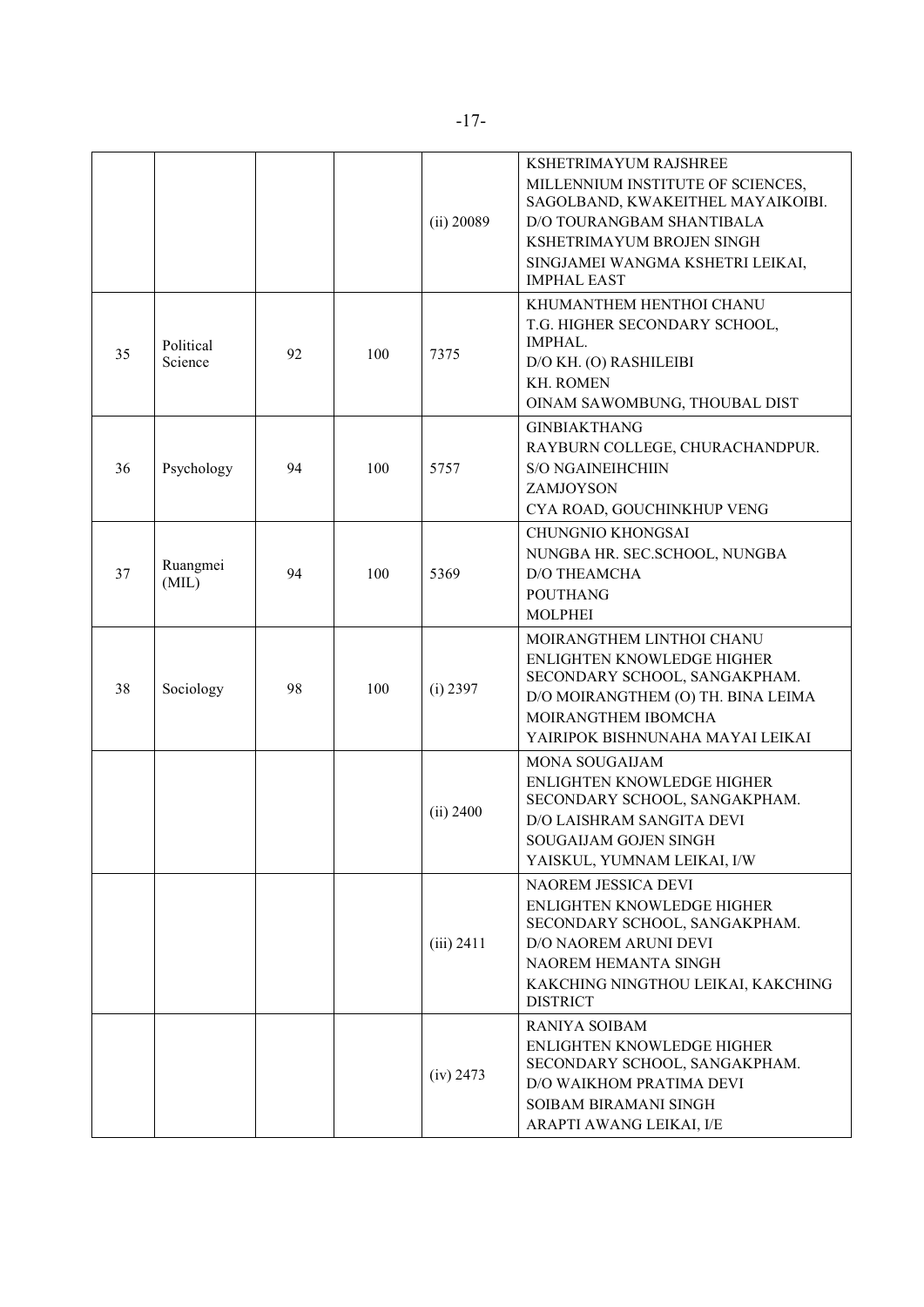|    |                      |     |     | $(v)$ 2478    | RIA LEIPHRAKPAM<br><b>ENLIGHTEN KNOWLEDGE HIGHER</b><br>SECONDARY SCHOOL, SANGAKPHAM.<br>D/O KONSAM NALINI DEVI<br><b>BINOD LEIPHRAKPAM</b><br>KWAKEITHEL AKHAM MANING LEIKAI, I/E |
|----|----------------------|-----|-----|---------------|------------------------------------------------------------------------------------------------------------------------------------------------------------------------------------|
| 39 | Tangkhul<br>(MIL)    | 96  | 100 | 17844         | SHANGYAOLA JAJO<br>KTL EXCEL HR. SEC. SCHOOL, UKHRUL<br>D/O PAISOLA JAJO<br>MIGHTSON JAJO<br><b>MAILIANG</b>                                                                       |
| 40 | Thadou Kuki<br>(MIL) | 96  | 100 | $(i)$ 3643    | NEIHOIKIM KIPGEN<br>K.T. COLLEGE, KANGPOKPI.<br>D/O NENGNEITHEM KIPGEN<br><b>KHOGIN KIPGEN</b><br>SONGJANG                                                                         |
|    |                      |     |     | $(ii)$ 22170  | LENGOULUN KIPGEN<br>OLIVIA HIGHER SECONDARY SCHOOL,<br><b>KANGLATONGBI</b><br><b>S/O LAMNEICHONG KIPGEN</b><br><b>KAMTINSEI KIPGEN</b><br><b>LEIKOT VILLAGE</b>                    |
| 41 | Thang-Ta             | 100 | 100 | (i) 9035      | KAYENPAIBAM BANITA DEVI<br>ACCENT GIRL'S ACADEMY, SAGOLBAND<br>D/O KAYENPAIBAM IBEMCHA DEVI<br>KAYENPAIBAM BIHARI SINGH<br>KONTHOUJAM MAYAI LEIKAI                                 |
|    |                      |     |     | (ii) 9074     | NAOREM NEBALA DEVI<br>ACCENT GIRL'S ACADEMY, SAGOLBAND<br>D/O N. SAYA DEVI<br>N. TOMBA SINGH<br>PATSOI PART 1                                                                      |
|    |                      |     |     | $(iii)$ 25758 | YAIPHABI LONGJAM<br>ST. STEPHEN HIGHER SECONDARY SCHOOL,<br><b>HIYANGTHANG</b><br>D/O L.(O) LALITABI<br>L. IMOTOMBA<br>SHAMUROU MAKHA LEIKAI                                       |
| 42 | Vaiphei<br>(MIL)     | 97  | 100 | 8013          | <b>JOSEPH S LALTHAMUAN</b><br>V.K. TAWNA COLLEGE, LAMKA,<br><b>CHURACHANDPUR</b><br><b>S/O KIMTHIANHOI</b><br><b>GENZATIN</b><br>D. PHAILIEN                                       |